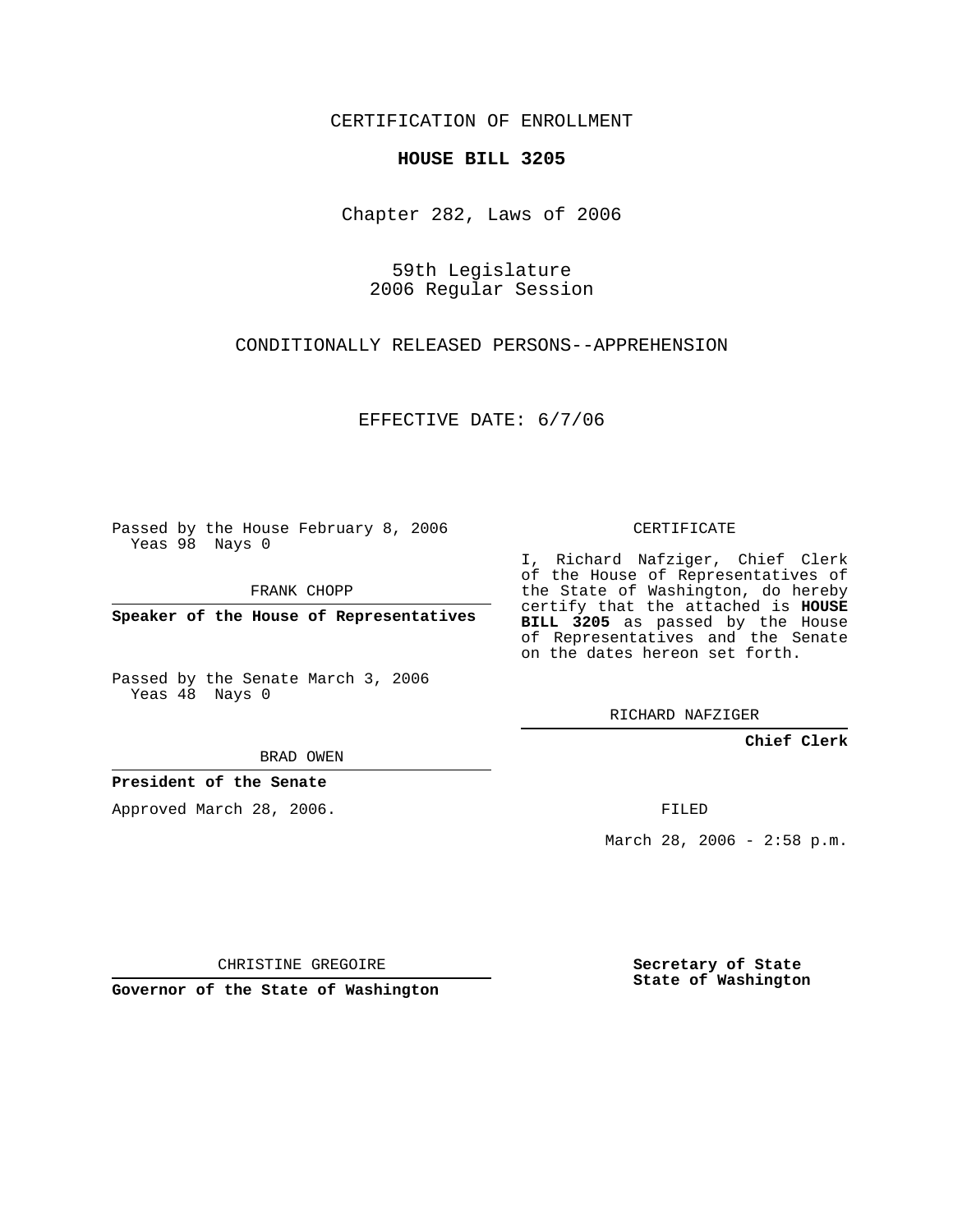## **HOUSE BILL 3205** \_\_\_\_\_\_\_\_\_\_\_\_\_\_\_\_\_\_\_\_\_\_\_\_\_\_\_\_\_\_\_\_\_\_\_\_\_\_\_\_\_\_\_\_\_

\_\_\_\_\_\_\_\_\_\_\_\_\_\_\_\_\_\_\_\_\_\_\_\_\_\_\_\_\_\_\_\_\_\_\_\_\_\_\_\_\_\_\_\_\_

Passed Legislature - 2006 Regular Session

## **State of Washington 59th Legislature 2006 Regular Session**

**By** Representatives O'Brien, Clements, Pettigrew, Santos, McDermott, Ericks, Sells, Kilmer, Green and Morrell

Read first time 01/25/2006. Referred to Committee on Criminal Justice & Corrections.

 AN ACT Relating to the authority to apprehend conditionally released persons; and amending RCW 71.09.098.

BE IT ENACTED BY THE LEGISLATURE OF THE STATE OF WASHINGTON:

 **Sec. 1.** RCW 71.09.098 and 2001 c 286 s 13 are each amended to read as follows:

 (1) Any service provider submitting reports pursuant to RCW 71.09.096(6), the supervising community corrections officer, the prosecuting attorney, or the attorney general may petition the court, or the court on its own motion may schedule an immediate hearing, for the purpose of revoking or modifying the terms of the person's conditional release to a less restrictive alternative if the petitioner or the court believes the released person is not complying with the terms and conditions of his or her release or is in need of additional care, monitoring, supervision, or treatment.

 (2) If the prosecuting attorney, the supervising community corrections officer, or the court, based upon information received by them, reasonably believes that a conditionally released person is not complying with the terms and conditions of his or her conditional release to a less restrictive alternative, the court or community